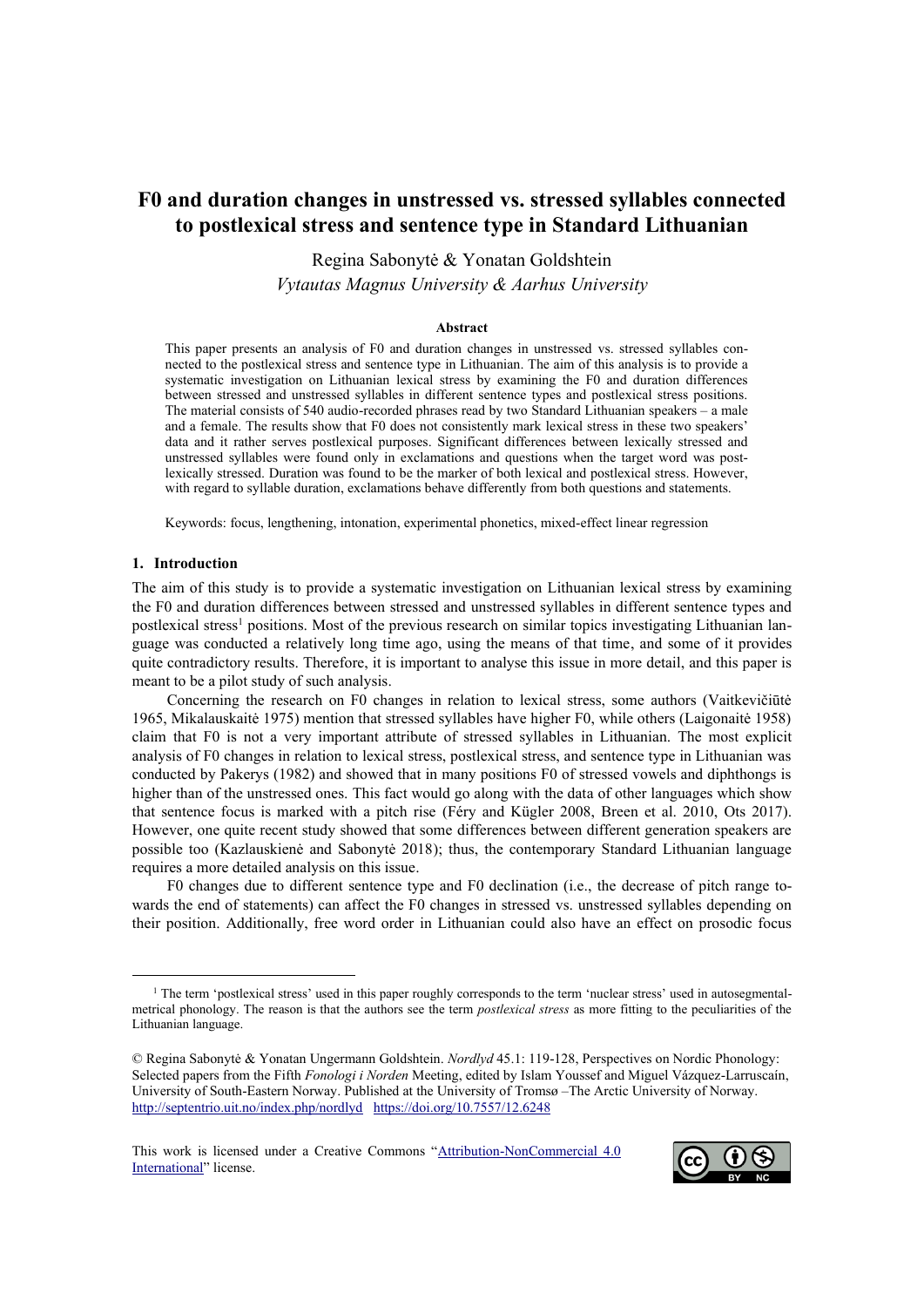marking – most of the time the semantic load is naturally transferred to the last part of a phrase which might interact with the regularities of F0 declination, as it is, e.g., in Estonian (Ots 2017).

Concerning the Lithuanian phonology of lexical stress, a few things relevant for this analysis should be mentioned. Lithuanian is a free-stress language, i.e., lexical stress can occur anywhere in a word, and there is variation of stress position even within the paradigms. The occurrence of secondary stress has not been analysed in Lithuanian so far, thus it is not known whether and, if so, where to expect the occurrence of secondary stress. There are no phonotactic constraints for the unstressed syllables, i.e., the position of lexical stress cannot be predicted based on the non-acoustic features of words, and stress clashes can occur, e.g., *gery* mety ([g<sup>ie2</sup>'ruː <sup>2</sup>'mʲæːtuː], 'good year (pl. gen.)'; stressed syllables are underlined in the example). Lithuanian has three types of lexical stress: one for short stressed syllables and two types of long stressed syllables. Short stressed syllables have a short vowel as syllable nucleus, and long stressed syllables have either (mixed) diphthongs or long vowels as syllable nuclei. If the first part of such nucleus is stressed, the lexical stress is called *acute*, and stressing on the second part is called *circumflex*. There is still not enough data to clarify whether or not the differences between acute and circumflex in Standard Lithuanian are encoded in F0 and/or other acoustic features, even though there are some works analysing this issue – starting with Pakerys (1982) and continuing with some relatively new research on the lexical stress types of Lithuanian dialects (e.g., Bakšienė 2012, Švageris 2016). However, this information may serve the reader as a broader context since the analysis of different lexical stress types is beyond the scope of this paper. This study aims to investigate the effects of lexical stress on F0 and duration independently of lexical stress type; therefore, words with all three types of lexical stress are included in the experimental material.

Considering the phenomenon of lengthening, the influence of lexical and postlexical stress on duration is recognized analysing the intonational patterns of various languages (Sluijter and van Heuven 1996, Baumann 2006, Breen et al. 2010). In the literature on lengthening in Lithuanian, there seems to be no analysis carried out so far on the pre-boundary lengthening, and the lengthening due to postlexical stress is analysed relatively poorly as well. The analysis of Pakerys (1982) showed that lexically stressed syllable nuclei have a longer duration than the unstressed ones, as well as the ones that are postlexically stressed. However, due to the means used at that time, this analysis has to be repeated in order to provide comparable results.

To sum up, in Lithuanian phonology, there is a traditional predisposition that both lexically and postlexically stressed syllables have higher F0 (Vaitkevičiūtė 1965, Mikalauskaitė 1975, Pakerys 1982) and are longer (Pakerys 1982). However, as mentioned earlier, this predisposition is not supported by enough data and analysis conducted using the contemporary means for the results to be comparable nowadays. Therefore, it is necessary to conduct such analysis to confirm or deny the existing predisposition.

## **2. Methodology**

#### *2.1 Participants*

The material of the research consists of the recordings of two Standard Lithuanian speakers – one male and one female, aged 27 and 29 respectively. Both speakers are college educated, living in Central Lithuania (Kaunas) either all of their lives or more than 15 years; so, despite the fact that they can speak the dialects used in their broad families, both of them use Standard Lithuanian daily.

#### *2.2 Material*

As mentioned in the introduction, the most explicit analysis for Lithuanian that focused on F0 and duration changes in relation to lexical, postlexical stress, and sentence type, was conducted by Pakerys (1982). Given that this research was conducted relatively long ago and the technological means of that time were used, we decided to choose a very similar methodology and to analyse the F0 and duration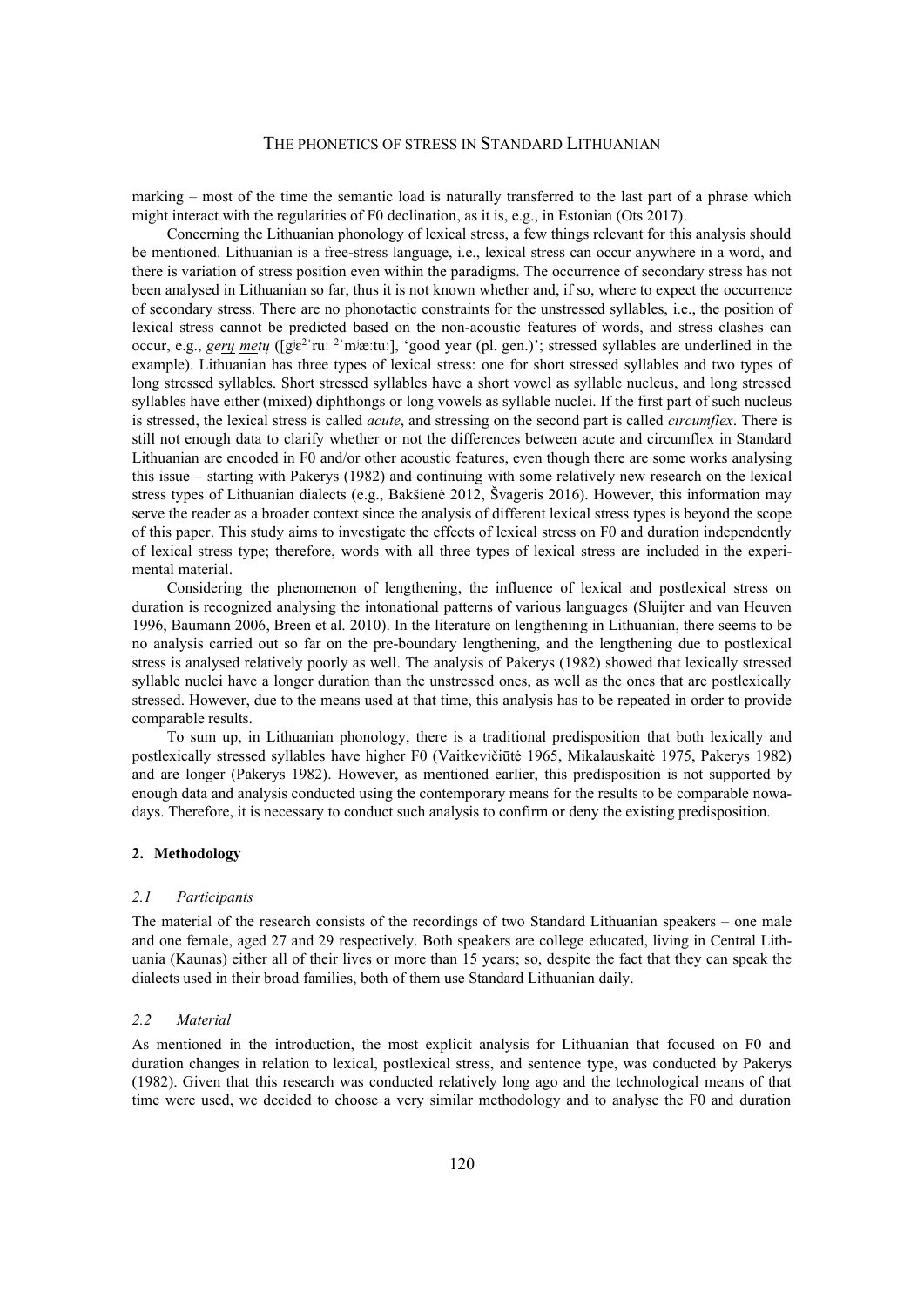# REGINA SABONYTĖ & YONATAN GOLDSHTEIN

changes in unstressed vs. stressed syllables connected to the mentioned phenomena in current Standard Lithuanian. This decision is also based on the recent findings of Kazlauskienė and Sabonytė (2018), whose pilot study shows that there may be some differences in F0 changes related to the age of speakers of elder and younger generations. The age of the speakers of our study corresponds to the age of younger speakers of Kazlauskienė and Sabonytė (2018).

For this analysis, five minimal pairs of words (quasi-homonyms) that differ only in the position of lexical stress were chosen, as listed in (1). Here and henceforth in the transcription, sign  $1$  marks acute,  $2$ circumflex, while a lexical stress diacritic ˈ without any number marks short stressed vowel.

#### (1) *The minimal pairs used for the analysis*

- a. *siū́lė* ([<sup>1</sup>'sʲu̞ːlʲeː],'(they) offered') and *siūlė̃* ([sʲu̞ː<sup>2</sup>'lʲeː],'a stitch');
- b. *bvė́liau* ([<sup>1</sup>'v<sup>j</sup>e:l<sup>j</sup>ɛʊ], 'I felted') and *vėliaũ* ([v<sup>j</sup>e:<sup>2</sup>'lʲɛu<sup>-</sup>], 'later');
- c. *láimės* ([<sup>1</sup> ˈlɑˑɪmʲeːs], 'happiness (sg. gen.)') and *laimės̃* ([lɐɪ<sup>2</sup> ˈmʲeːs], '(they) will win');
- d. *saũsas* ([<sup>2</sup> ˈsɐuˑsɐs], 'dry (sg. nom. masc.)') and *sausàs* ([sɐʊˈsɐs], 'dry (pl. acc. fem.)');
- e. *vìsas* ([ˈʋʲɪsɐs], 'whole (sg. nom. masc.)') and *visàs* ([ʋʲɪˈsɐs], 'whole (pl. acc. fem.)').

Using these minimal pairs, three-word phrases with each of 10 quasi-homonyms were created. At first, before creating the set of phrases with different positions of the postlexical stress, the phrases with the target words being in the most neutral position were created; these are presented in (2). Target words of the minimal pairs belong to different parts of speech (and therefore in (2) the target words of the same minimal pair can be in different positions). Thus, it was necessary, first of all, to create the most natural way of saying every phrase without the postlexical stress or any additional semantic load (due to the word order) added to the target words. This enabled us to easily manipulate the word order creating the set of phrases with the postlexical stress later. In (2), under the 'Phrase' section, the target words are written in bold, and in addition to the IPA transcription, the stressed syllables are shown by underlining them as well.

| <b>Phrase</b>                         | <b>IPA</b>                                                                                                                                                              | <b>Translation</b>                  |
|---------------------------------------|-------------------------------------------------------------------------------------------------------------------------------------------------------------------------|-------------------------------------|
| 1. Skaičiau visas knygas.             | 1. $[sk\pi^2]$ [leu vir ses knii: gesl]                                                                                                                                 | 1. I have read all of the books.    |
| 2. Jonas siūlė duonos.                | 2. $[2^{\circ}]$ jones $^{1}$ sin lie: $^{1}$ do nots $  $                                                                                                              | 2. John offered the bread.          |
| 3. Vakar vėliau vilną.                | 3. $[2^{\circ}\text{va}:\text{ker }^{1} \text{v}^{\text{je}}:\text{Lie }^{1} \text{v}^{\text{ij}}$ lna: $\parallel]$                                                    | 3. Yesterday I felted wool.         |
| 4. Linkim Jonui laimės.               | 4. $[2^{\text{T}}\text{Jip} \cdot \text{jkjim} \cdot 2^{\text{T}}\text{jq} \cdot \text{im} \cdot 1^{\text{T}}\text{la \cdot \text{im} \cdot \text{je} \cdot \text{s}}]$ | 4. We wish John happiness.          |
| 5. Iširo viena siūlė.                 | 5. $[i]^{\dagger}$ iro: $\vec{v}$ ie 'ne s <sup>j</sup> ų: <sup>2</sup> ' l <sup>j</sup> e:                                                                             | 5. One stitch ripped off.           |
| 6. Rasa ateis vėliau.                 | 6. [re'se $a^2$ 'ter's $v^j e^{2}$ 'l <sup>j</sup> eu'll]                                                                                                               | 6. Rasa will come later.            |
| 7. Smėlis yra sausas ant kran-<br>to. | 7. $\lceil^2$ simie: lis i: re <sup>2</sup> seu ses<br>$ent2$ 'kren to: $\parallel$ ]                                                                                   | 7. The sand is dry on the<br>shore. |
| 8. Lina laimės rytoj.                 | 8. [ $1^{j}$ I ne lei <sup>2</sup> m <sup>j</sup> e:s r <sup>j</sup> i: <sup>2</sup> to:Il]                                                                             | 8. Lina will win tomorrow.          |
| 9. Tilpo visas tortas.                | 9. $[$ <sup>2</sup> 't <sup>j</sup> Il'po: 'v <sup>j</sup> ISES <sup>1</sup> 'tortes                                                                                    | 9. The whole cake fitted in.        |
| 10. Degino sausas šakas.              | 10. $[2^{\circ}$ diægino: seo ses $\int e^{\cdot}$ kes $\cdot$                                                                                                          | 10. (They) fired dry branches.      |

# (2) *The phrases of the most neutral position*

After creating the phrases with the target words in the most neutral position, a set of phrases with postlexical stress were created. As mentioned in the introduction, the word order in Lithuanian is free (though a most neutral word order, *subject + verb + object*, does exist) so the position of the target words was easily manipulated without making the phrases sound unnatural. To create the phrases, two variables that are named in (3) were taken into the account.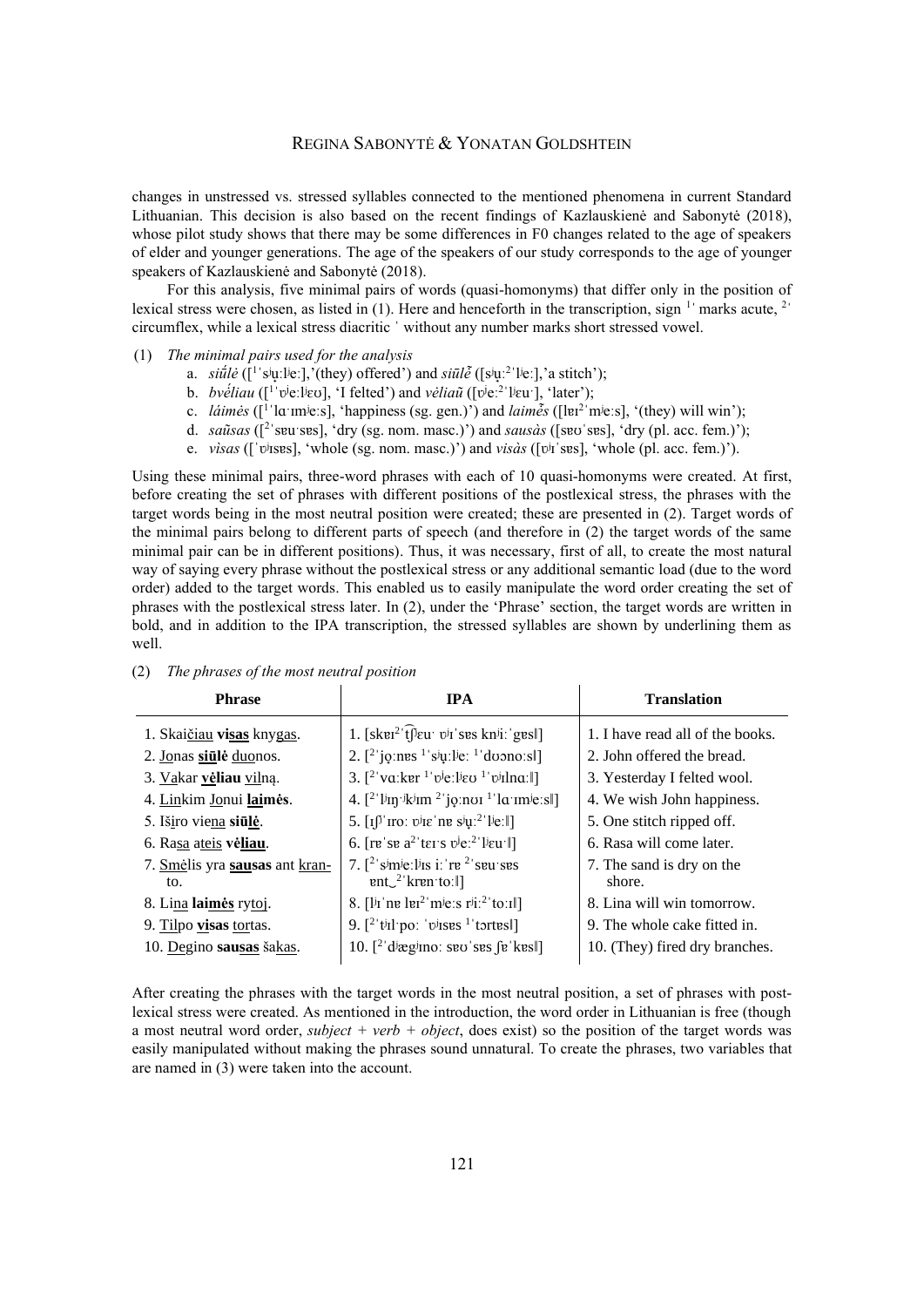- (3) *Variables used to create the three-word phrases*
	- a. the position of the postlexical stress in a phrase (beginning, middle, end); b. phrase (or sentence) type (statement, exclamation, question).

There were 9 different position groups created based on the two variables: 21, 21!, 21?, 22, 22!, 22?, 23, 23!, 23?. The first number indicates the position of the target word in the phrase, the second one the position of the postlexical stress. The question mark indicates a question, and the exclamation mark exclamation. According to these positions, the words of interest were analysed as listed in (4).

- (4) *Target words in relation to the postlexical stress position* 
	- a. if postlexical stress is in the beginning (positions 21, 21!, 21?), the word of interest follows the postlexically stressed word;
	- b. if postlexical stress is in the middle (positions 22, 22!, 22?), the word of interest is postlexically stressed;
	- c. if postlexical stress is in the end (positions 23, 23!, 23?), the word of interest precedes the postlexically stressed word.

The phrases were created in such a way that next to the lexically stressed syllable of the target word, the syllables of other words are unstressed.

#### *2.3 Procedure*

The phrases were given to the speakers to read in groups according to the 9 positions. In each group, the phrases were mixed so that the ones with the words of the same minimal pair do not directly follow one another. The statement-type phrases were written together with a question: the interviewer asks the question (in such a way that the word that needs to be focused on the answer is also focused in the context of questions) and the speaker answers reading the phrase with the target word as an answer.

The phrases were created in such a way that the syllable stress of the quasi-homonyms can be clearly judged by the context. However, in order to diminish the amount of the reading mistakes that might occur, the stressed syllables of all words were underlined and the postlexically stressed words written in bold so that the speakers can clearly see the parts needed to be emphasised.

Every group of phrases was read by two speakers three times, so the overall quantity of the recordings analysed is 540 phrases. The samples were segmented (boundaries of the syllables' nuclei belonging to the target words were determined), and data of mean F0 and duration were extracted using PRAAT (Boersma, Weenink 2019, version 6.0.56) and scripts created by Kroos et al. (2010) and DiCanio (2018), that were adapted by one of the authors of this paper. The segmentation process is illustrated in [Figure 1](#page-4-0) and [Figure 2.](#page-4-1) [Figure 1](#page-4-0) shows one of the phrases in position 11 – *Lina laimės rytoj.* ('Lina will win tomorrow.'), segmented by three levels – word, syllable, and sound. Numbers 4, 9, and 3 indicate different lexical stress types: 4 marks short stressed syllables, 9 marks acute, and 3 marks circumflex (such marking was necessary for the annotation process to avoid special characters). [Figure 2](#page-4-1) shows the same phrase with only analysed syllable nuclei marked and prepared for the data extraction.

After the extraction, if needed, some inconsistencies within the data (which occurred, e.g., due to the fracturing male F0 or creaky voice) were corrected manually using PRAAT commands.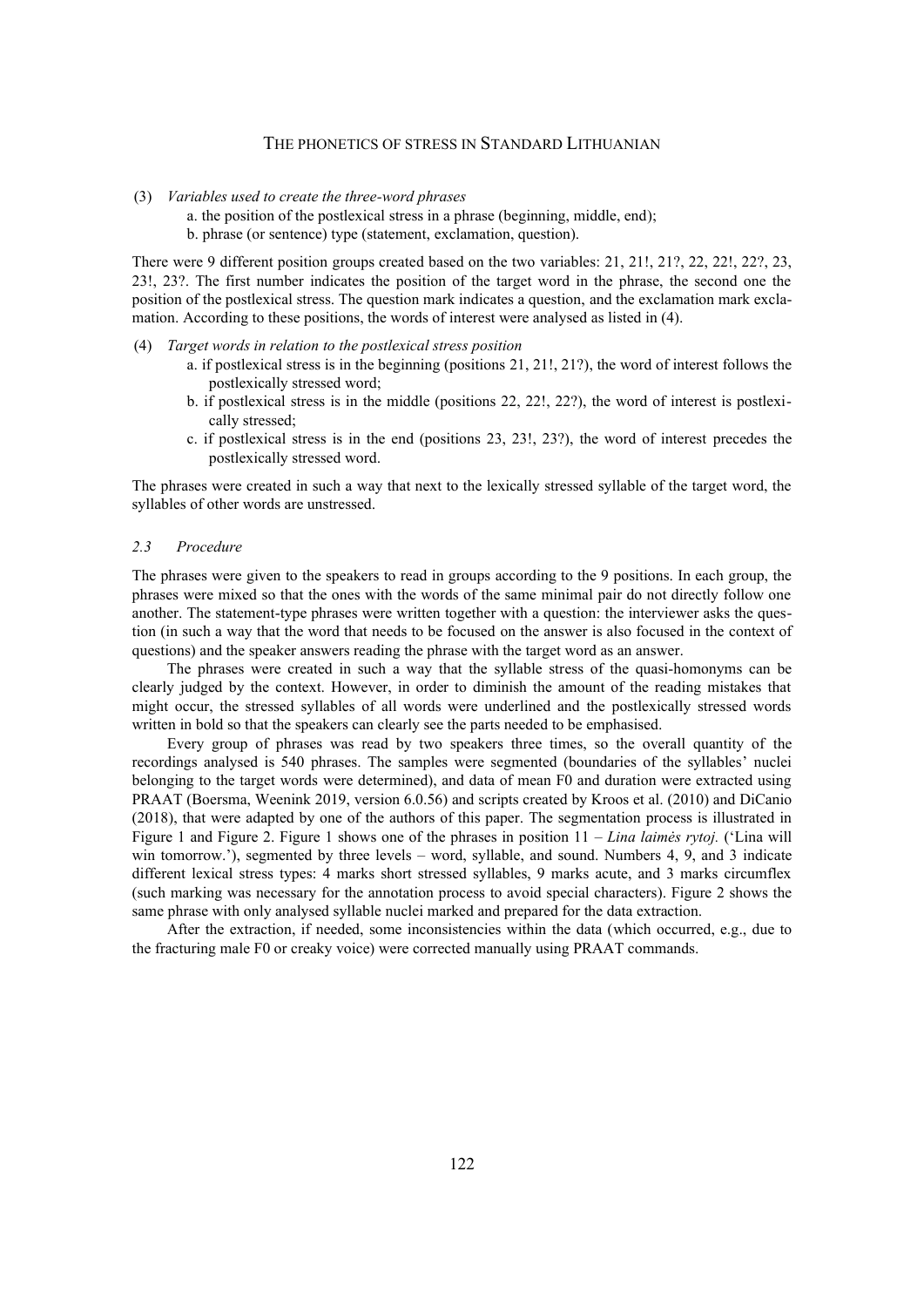

<span id="page-4-0"></span>Figure 1. Phrase: Lina laimės rytoj. ('Lina will win tomorrow.') in position 21, segmented by three levels – word, syllable, and sound.



<span id="page-4-1"></span>Figure 2. Phrase: Lina laimės rytoj. ('Lina will win tomorrow.') in position 21, only with analysed syllable nuclei segmented.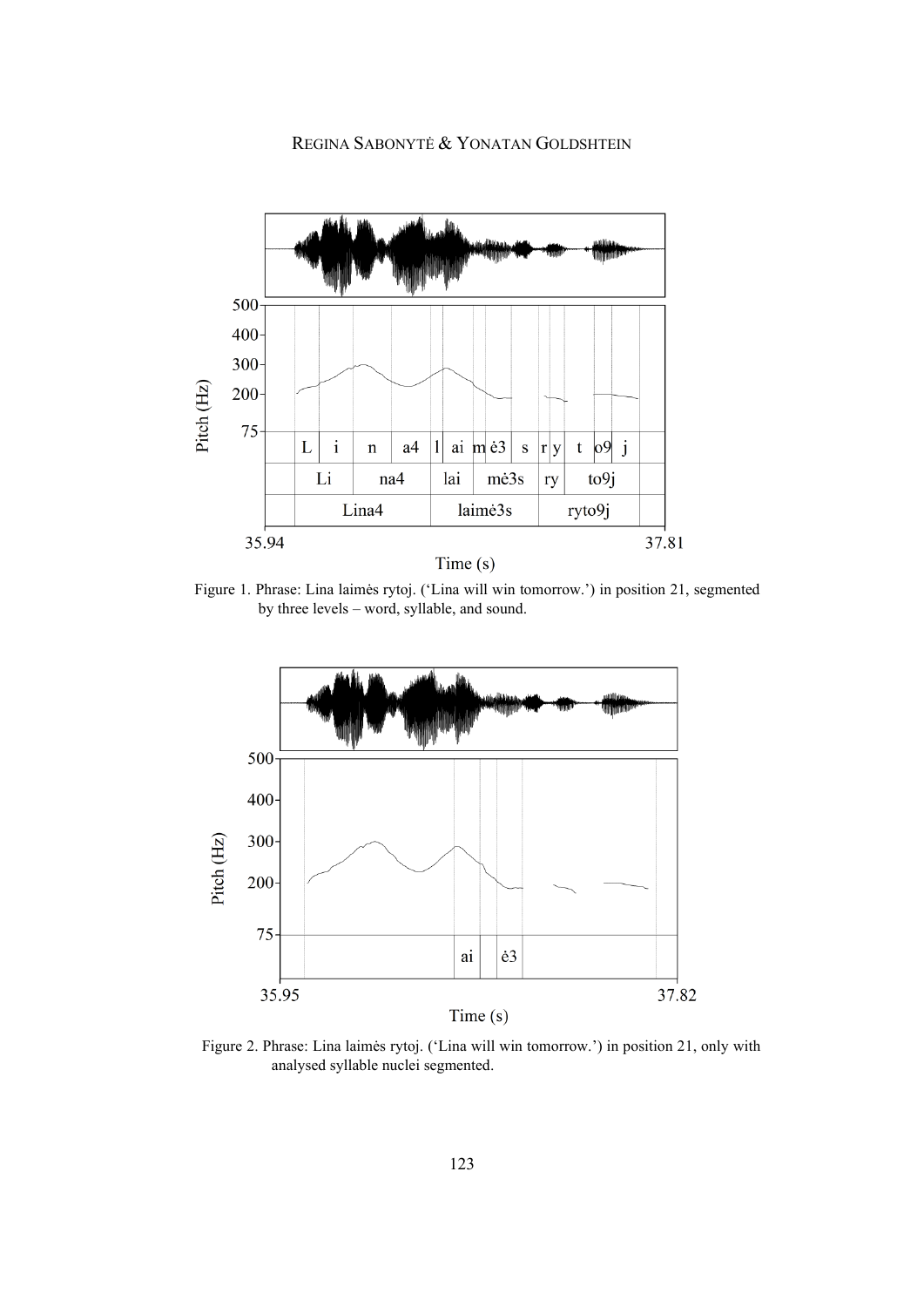## *2.4 Analysis*

In pre-processing, the measured F0 values (in Hz) and syllable durations (in milliseconds) were centred and ORQ normalized in order to achieve a normal distribution (Peterson and Cavanaugh 2020). Linear mixed-effects models were fitted to each of these parameters using the *lmer* function from the **lme4** package (Bates et al. 2015) in R (R Core Team 2020). Predictors used in the model were lexical stress level (stressed vs. unstressed), postlexical stress position (1 vs. 2 vs. 3) and sentence type (statement vs. question vs. exclamation) as well as interactions between the predictors.<sup>2</sup> For the model of syllable duration, random intercepts were included for target word and speaker. Following the recommendations of Bates et al. (2015), principle component analyses of the random effects structure were conducted. The principle component analysis suggested overfitting in the case of the model of F0 and this model, and therefore only included random intercepts for speaker. P-values were obtained using the *mixed* function in the **afex** package (Singmann et al. 2020) using the Kenward-Roger approximation for degrees-of-freedom as recommended for linear mixed models. Post-hoc tests were performed using **emmeans** (Lenth 2020).

#### **3. Results**

#### *3.1 F0*

[Figure 3](#page-6-0) shows the measured F0 values in the syllables of interest. Visual inspection of the boxplots indicates that there is little difference between the mean F0 in stressed and unstressed syllables in statements regardless of postlexical stress position. In questions and exclamations, the same picture emerges except when postlexical stress is on word 1 or 3, i.e., when the word of interest is not postlexically stressed. However, when postlexical stress is on word 2, i.e., when the word of interest is postlexically stressed, we see a difference between the lexically stressed and lexically unstressed syllables.

Statistical testing found that F0 was significantly affected by the position of postlexical stress (F(2, 1052)=50.06, *p*<0.001) and sentence type (F(2, 1052)=172.46, *p*<0.001). Interestingly for our hypothesis, there was no main effect for lexical stress level. However, interaction effects were observed between lexical stress level and sentence type  $(F(2, 1052)=16.00, p<0.001)$  and between postlexical stress position and sentence type (F(4, 1052)=168.07,  $p$ <0.001), and finally a three-way interaction between lexical stress level, postlexical stress position and sentence type  $(F(4, 1052)=20.92, p=0.001)$ . This would indicate that F0 does not consistently mark lexical stress in Lithuanian, but rather that it serves postlexical purposes, which may coalesce with lexical stress under specific conditions.

Most interesting for the present investigation is the three-way interaction between lexical stress level, postlexical stress position and sentence type. Within groups, significant differences between lexically stressed and unstressed syllables are only observed when postlexical stress is in position 2 in exclamations ( $p$ <0.001) and questions ( $p$ <0.001). In the other groups, there is no statistically significant difference between stressed and unstressed words. Rather than being a marker of lexical stress, this seems to indicate that the stressed syllable serves as an anchoring point for tones associated with particular intonation contours.

If we look at the questions with postlexical stress in position 2, we see that lexically stressed syllables are relatively low. Both lexically stressed and unstressed syllables in words following the postlexically stressed word, i.e., when postlexical stress is in position 1, have a mean F0 that is higher than in all other groups (in all instances  $p<0.001$ ) except for exclamations with lexical stress and postlexical stress position 2, where no significant difference is found. This can be explained assuming a L\*H accent in questions, where the L\* associates the lexically stressed syllable of the word with postlexical stress and the H aligns with the following syllables regardless of lexical stress level. Likewise, assuming

<sup>&</sup>lt;sup>2</sup> Since the model includes rather complex interactions, addressing all findings of the model is beyond the scope of the present paper. The data and R code can be obtained by contacting the authors.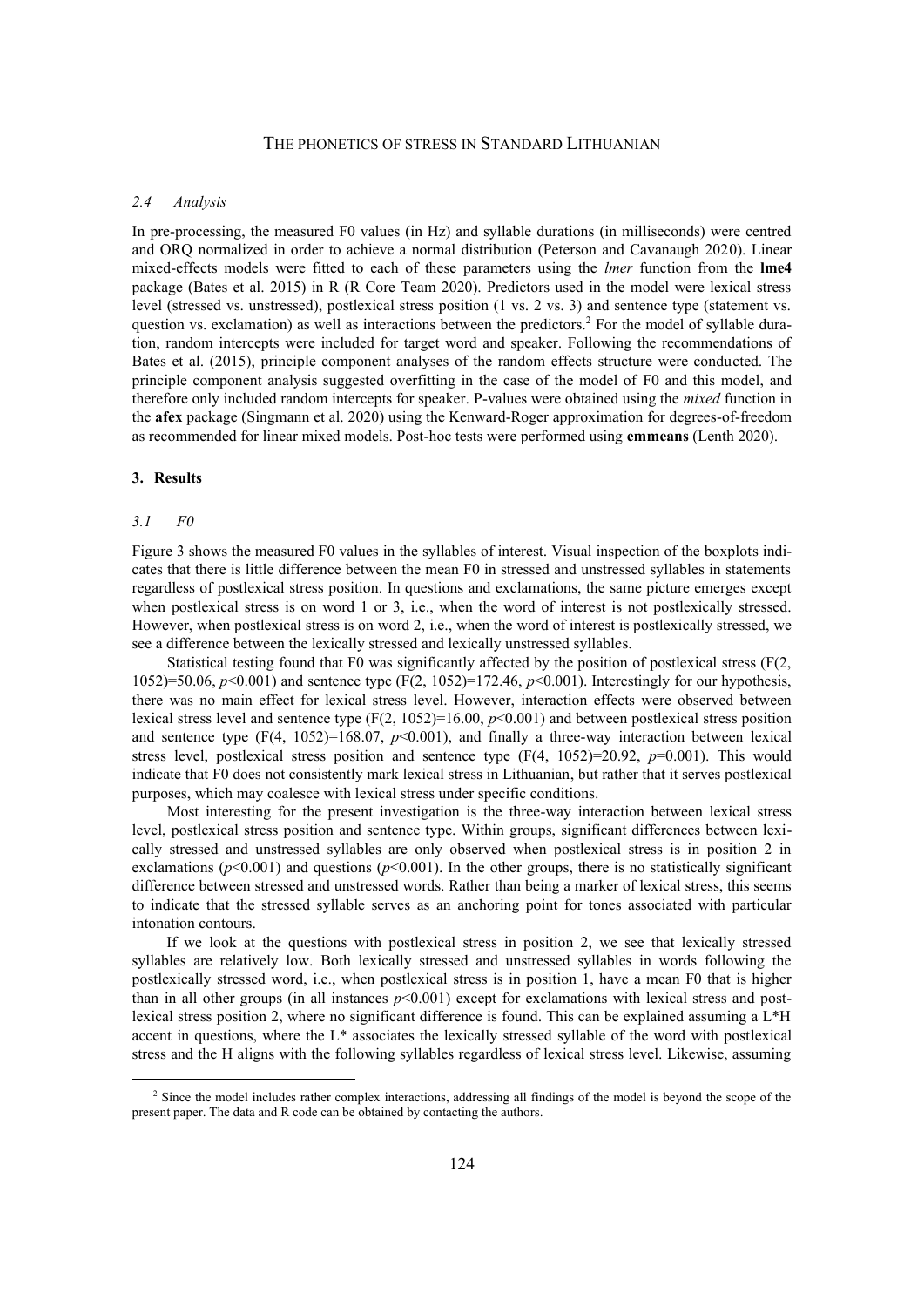an H\* accent for exclamations would explain the rather high F0 on the lexically stressed syllable in words with postlexical stress in exclamations. These matters, of course, demand further investigation.



<span id="page-6-0"></span>Figure 3. Measured F0 values in Hz for stressed and unstressed syllables by sentence type and postlexical stress position  $(1 -$  the postlexical stress is in the beginning,  $2 -$  in the middle,  $3 -$  in the end).

#### *3.2 Duration*

[Figure 4](#page-7-0) shows a boxplot of the measured syllables duration in milliseconds. Visual inspection seems to suggest that lexically stressed syllables have longer duration than lexically unstressed syllables in all conditions, and that this effect is increased under postlexical stress.

Statistical testing found that the duration of syllables was significantly affected by lexical stress level (*F*(1, 1052)=603.07, *p*<0.001), postlexical stress position (*F*(2, 1052)=330.88, *p<*0.001), and sentence type (*F*(2, 1052)=27.94, *p*<0.001). Further, interaction effects were found between lexical stress level and postlexical stress position (*F*(2, 1052)=83.49, *p*<0.001), between postlexical stress position and sentence type ( $F(4, 1052)=18.08$ ,  $p<0.001$ ) and a three-way interaction between lexical stress level, postlexical stress position, and sentence type  $(F(5, 1052)=2.83, p=0.024)$ .

The main effect for lexical stress seems to indicate that duration serves as a cue to lexical stress, but that its manifestation is affected by many other things. If we focus on the main effect of postlexical stress, we see that postlexical stress position 2 differs significantly from both postlexical stress position 1  $(p<0.001)$  and position 3 ( $p<0.001$ ). However, there is no significant difference between postlexical stress position 1 and 3. This would indicate that duration does serve as a cue to postlexical stress as well. The main effect for sentence type shows that exclamations behave differently from both questions  $(p<0.001)$ and statements ( $p<0.001$ ), but no difference between statements and questions can be observed on the basis of our data.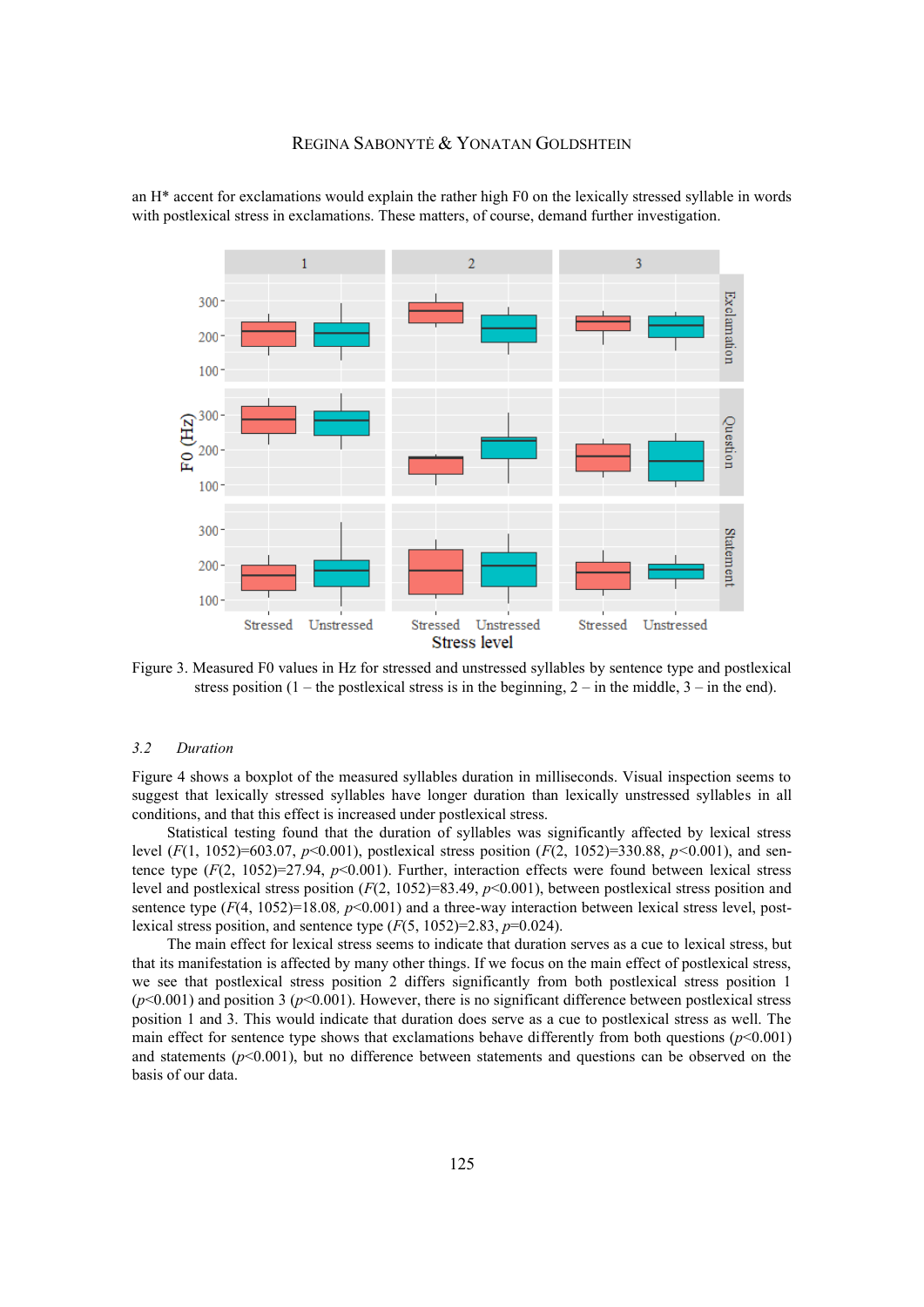If we examine the interaction effect between postlexical stress position and lexical stress level, we see that the difference between stressed and unstressed syllables is significant under all postlexical stress positions (in all instances *p*<0.001). Lexical stressed syllables with postlexical stress in position 2 differ significantly from lexically stressed syllables with postlexical stress in position  $1 \frac{(p<0.001)}{p}$  and 3  $(p<0.001)$ . No significant difference was found, however, between lexically stressed syllables with postlexical stress in position 1 and 3 ( $p<0.001$ ). The same pattern is observed for the unstressed syllables, where postlexical stress position 2 differs significantly from 1 ( $p$ <0.001) and 3 ( $p$ <0.001), but no difference is found between 1 and 3. In sum, duration consistently serves as a cue to lexical stress regardless of postlexical stress position. The magnitude of the difference between lexically stressed and unstressed syllables, however, is significantly larger when the words have post-lexical stress. This would, therefore, seem to corroborate the impression that duration has a function in marking both lexical and postlexical stress.

The three-way interaction between lexical stress level, postlexical stress position and sentence type shows that within-group differences in the duration between stressed and unstressed syllables can be observed almost across the board. No significant difference was found between stressed and unstressed syllables in questions with postlexical stress position 1, but otherwise the difference is significant  $(p<0.001$  in all instances except  $p=0.005$  in the case of questions with postlexical stress position 3). The lack of a difference in questions with stress position 1 may be due to some durational reduction in syllables following the postlexically stressed syllable as observed in other languages (Barnes 2006). Otherwise, this corroborates that duration is used for both lexical and postlexical purposes.



<span id="page-7-0"></span>Figure 4. Measured duration values in milliseconds for stressed and unstressed syllables by sentence type and post lexical stress position  $(1 -$  the postlexical stress is in the beginning,  $2 -$  in the middle,  $3 -$  in the end).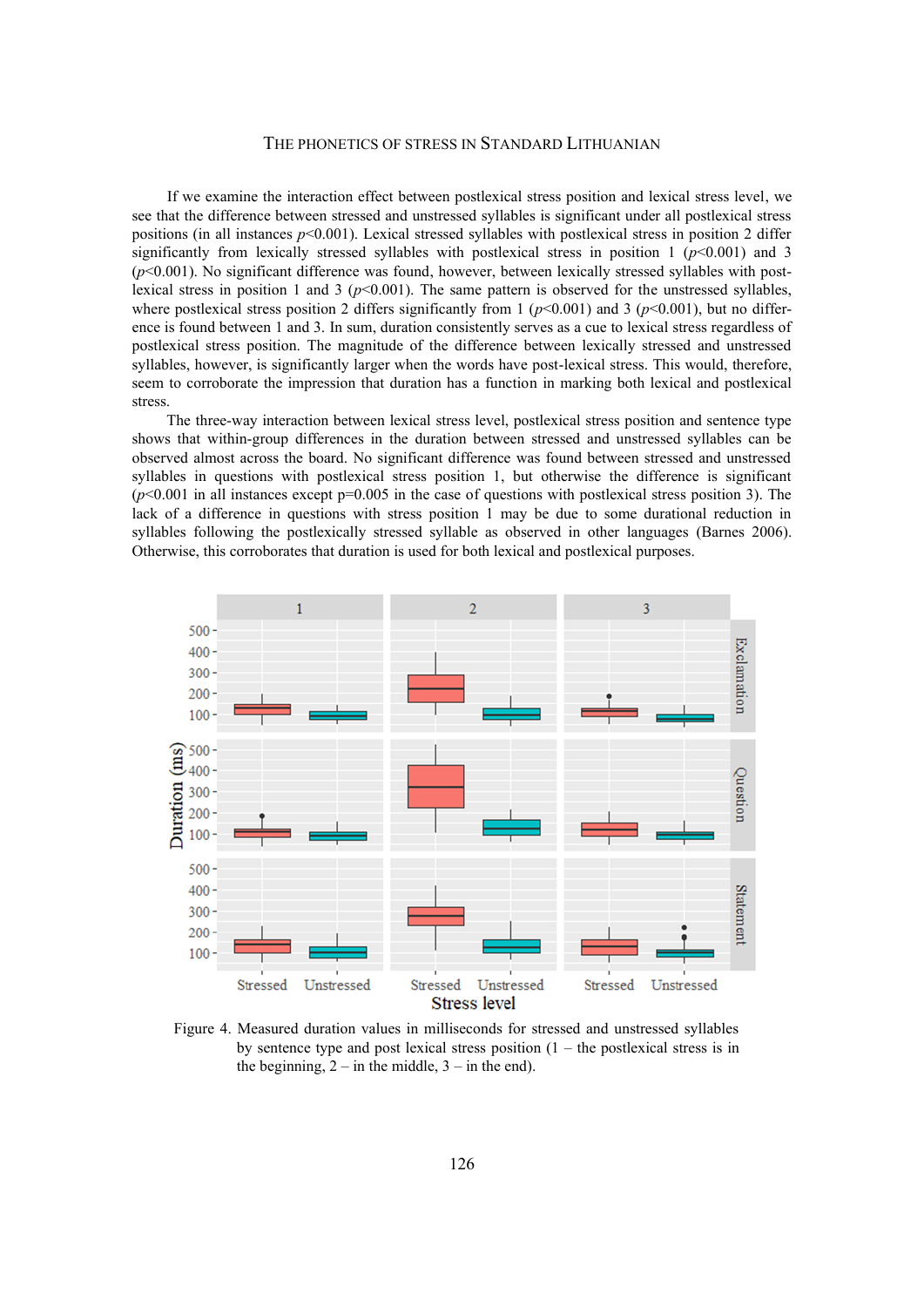# REGINA SABONYTĖ & YONATAN GOLDSHTEIN

#### **4. Discussion and conclusions**

The pilot study of F0 and duration changes in unstressed and stressed syllables connected to the postlexical stress and sentence type revealed that the existing predisposition in Lithuanian phonology to analyse both lexically and postlexically stressed syllables as having higher F0 and being longer is not fully correct.

Concerning F0, the analysis showed that F0 does not consistently mark lexical stress in Lithuanian; rather, it serves for postlexical stress marking, which in some circumstances may co-occur with lexical stress. This finding aligns best with the previous reports for Finnish (Suomi et al. 2003) and Lithuanian research that were conducted by Pakerys (1982) and (Laigonaitė 1958). Suomi et al. (2003) found that the word stress in Finnish is not realized tonally. Pakerys' (1982) analysis showed that in Lithuanian, F0 difference between lexically stressed and unstressed syllables was related to the postlexical stress position, and Laigonaitė (1958) argued that F0 was not a very significant attribute of lexical stress. No main effect for lexical stress level in our study was observed, though F0 was significantly affected by the position of postlexical stress and sentence type. On the other hand, interaction effects were found between lexical stress level and sentence type, postlexical stress position and sentence type, and a three-way interaction between lexical stress level, postlexical stress position, and sentence type was observed. The three-way interaction showed that lexically stressed and unstressed syllables differ significantly only in postlexical stress position 2 in exclamations and questions. It also indicates that lexically stressed syllables may serve as anchoring points for tones related to particular intonation contours.

Duration was found to be a marker of both lexical and postlexical stress (aligning with the previous findings of Pakerys 1982). This was shown by the main effects for both, as well as the interaction effect between postlexical stress position and lexical stress level and the three-way interaction between lexical stress level, postlexical stress position and sentence type. The main effect for sentence type revealed that with regard to syllable duration, exclamations behave differently from both questions and statements.

The future analysis of lexical and postlexical stress effects on F0 will be extended by including more Standard Lithuanian speakers. The phenomenon of lexically stressed syllables serving as anchoring points for tones will be analysed in more detail. With regard to lexical and postlexical stress effects on both F0 and duration, future research should include Lithuanian speakers from different dialects. This would determine whether the effects are the same in different dialects or they are rather observed only in Standard Lithuanian.

#### **References**

Bakšienė, Rima. 2012. Marijampolės šnektos ilgųjų balsių priegaidės: kokybiniai požymiai. *Baltistica* 47 2: 293–308.

- Barnes, Jonathan. 2006. Strength and weakness at the interface: Positional neutralization in phonetics and phonology. In *Phonology and Phonetics* 10. Mouton de Gruyter, Berlin.
- Bates, Douglas, Martin Mächler, Ben Bolker and Steve Walker. 2015. Fitting linear mixed-effects models using lme4. *Journal of Statistical Software* 61 1: 1–48. https://doi.org/10.18637/jss.v067.i01.
- Baumann, Stefan. 2006. *The intonation of Givenness: Evidence from German.* Ph.D. thesis. Max Niemeyer Verlag, Tübingen. https://doi.org/10.1515/9783110921205.
- Boersma, Paul and David Weenink. 2019. *Praat: Doing phonetics by computer*, version 6.0.56. Available from: www.praat.org. (Accessed on 02.06.2020).

Breen, Mara, Evelina Fedorenko, Michael Wagner and Edward Gibson. 2010. Acoustic correlates of information structure. *Language and Cognitive Processes* 25 7: 1044–1098. https://doi.org/10.1080/01690965.2010.504378.

DiCanio, Christian. 2018. *Pitch dynamics* script. Available from: https://www.acsu.buffalo.edu/~cdicanio/scripts/ Pitch\_Dynamics\_6.praat. (Accessed on 02.06.2020).

Féry, Caroline and Frank Kügler. 2008. Pitch accent scaling on given, new and focused constituents in German. *Journal of Phonetics* 36 4: 680–703. https://doi.org/10.1016/j.wocn.2008.05.001.